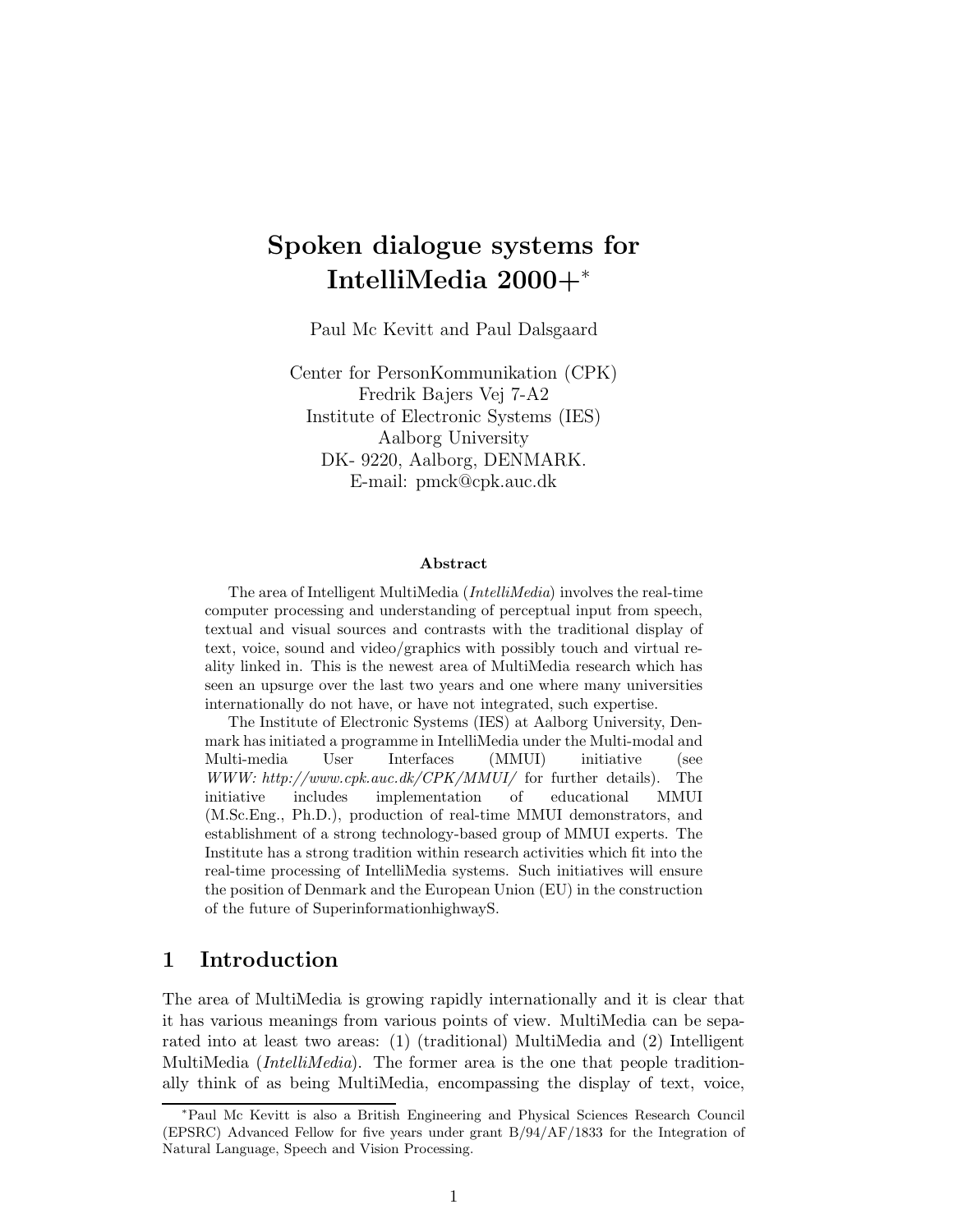sound and video/graphics with possibly touch and virtual reality linked in. However, the computer has little or no understanding of the meaning of what it is presenting. This area can typically be found in Computer Science and Arts Departments and Aalborg has strengths in both Computer Science and Humanities (Communication, Humanistic Computing) which focus on this.

IntelliMedia, which involves the computer processing and understanding of perceptual input from speech, text and visual images and reacting to it is much more complex and involves research from Engineering, Computer Science and Cognitive Science. This is the newest area of MultiMedia research which has seen an upsurge over the last two years and one where most universities internationally do not have expertise. The Institute of Electronic Systems at Aalborg University has expertise in this area.

Aalborg has already initiated a Multi-modal and Multi-media User Interfaces (MMUI) initiative. The initiative involves the implementation of educational MMUI, the production of a number of real-time MMUI demonstrators, and the establishment of a strong technology-based group of MMUI experts.

Hence, Aalborg's strengths in traditional MultiMedia (Humanities and Computer Science) and in IntelliMedia (Electronic Systems) establish Denmark's position in international MultiMedia development.

## 2 Visiting Professor

The Center for PersonKommunikation (CPK) acts as a host for Dr. Paul Mc Kevitt who is a Visiting Professor in IntelliMedia and Language and Vision integration and started here in February, 1996. Dr. Mc Kevitt has edited four books (see Mc Kevitt 1995a, 1995b, 1996a, 1996b) comprising work in many aspects of IntelliMedia and Language and Vision processing. He has three papers in those on his work to solve the philosophical Symbol Grounding and the Chinese Room problems, the use of MultiMedia in intelligent interfaces and the use of language and vision processing for the analysis of medical data in the form of language and image input. Dr. Mc Kevitt also has a strong background in the development of natural language dialogue systems where he has developed a system called OSCON (Operating System COnsultant) which will answer English questions about computer operating systems (UNIX, MS-DOS). This work has focussed very much on context and pragmatics which is important for language and vision integration. Dr. Mc Kevitt is also a British EPSRC Advanced Fellow for five years in the area of speech, language, and vision integrated processing.

# 3 Institute of Electronic Systems (IES)

The Institute has four research groups which focus on spoken language processing (CPK), image/vision (LIA), medical informatics (MI), and computer science (CS). The first two groups focus on the two main components of Intelli-Media processing while the other two provide a strong basis with demonstrator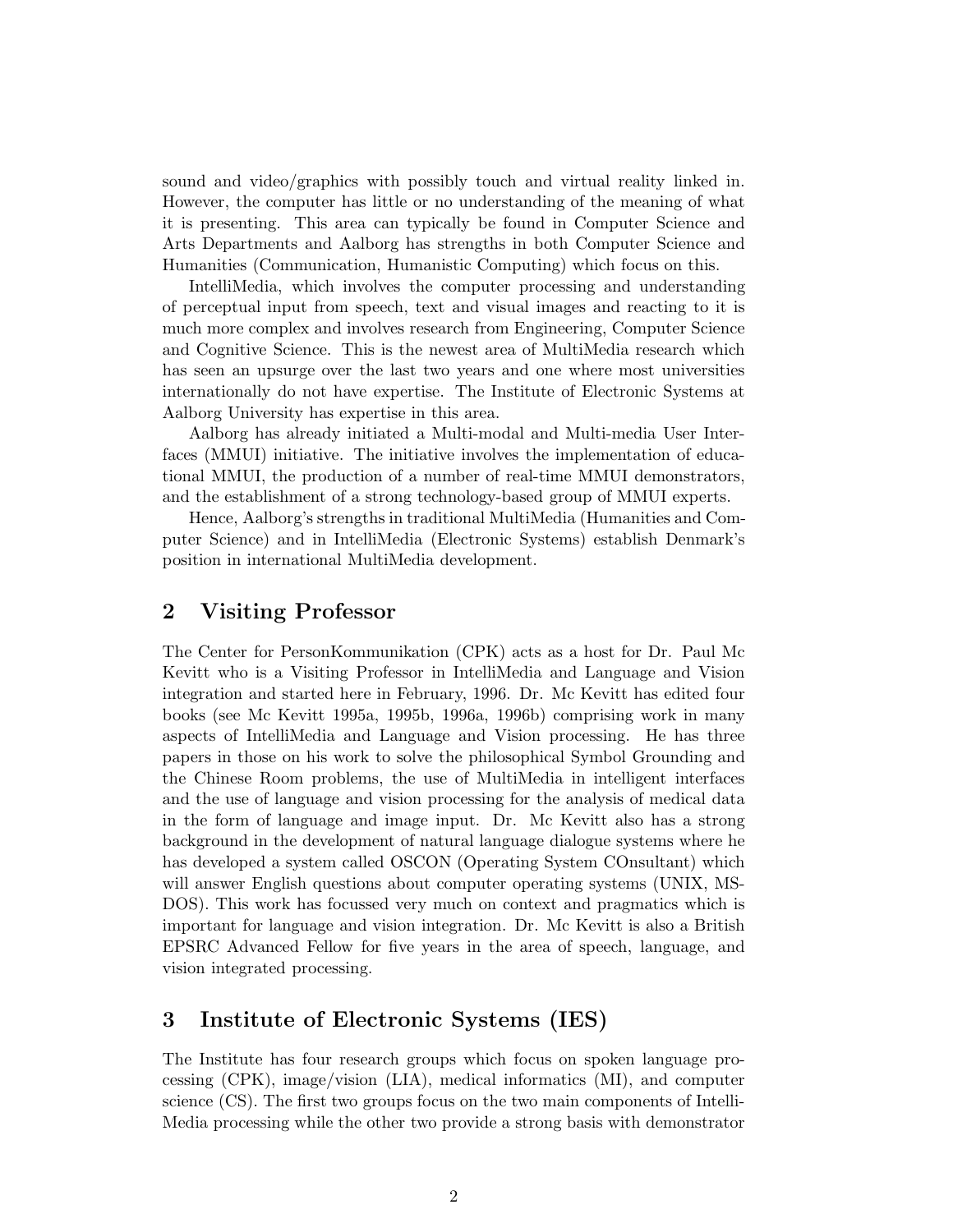projects in medicine and platforms and tools for integration from computer science.

### 3.1 Center for PersonKommunikation (CPK)

Research at the CPK is focused within the following three areas: Spoken Language Dialogue Systems, Data Communications and Radio Communications. CPK is an engineering research center funded by the Danish Technical Research Council.

The research within Spoken Language Dialogue Systems has for a long time been focused on human-computer interfacing and interaction and to a large extent been developed in connection with ESPRIT and nationally funded projects. The results obtained so far are of high relevance to many foreseen practical MultiMedia applications and to Framework IV of the European Union (EU), and they may advantageously be utilised as partial basis for all activities of the MMUI initiative.

CPK has an already developed a Dialogue Specification, Design and Management tool called Generic Dialogue System (GDS) (Dalsgaard and Baekgaard 1994, Baekgaard 1996) which is an appropriate platform for IntelliMedia research, and which from the very beginning may be used in various specialisations and student projects.

The research so far has been focused on the engineering design and development of IntelliMedia for speech and language in the context of professional use. The research is now ready to be further extended into the subsequent research paradigm which is based on the use of a number of available user interface components such as pen-based character recognition, optical character recognition, bar code readers, speech recognition, images and text and by combining these into an integrated MultiMedia interface (e.g. report generation, Personal Data Assistants (PDAs)).

A basic position taken in this research is that the separate interfacing technologies have already reached a stage of development where it will be possible to use them, with specific and identifiable extension of capabilities, to create an integrated multi-modal user interface featuring a spoken human-computer dialogue. It is expected that such dialogue engineering research will form the basis for many future computer systems.

#### 3.2 Laboratory of Image Analysis (LIA)

The research at LIA is directed towards three areas: systems for computer vision, computer vision for autonomous robots, and medical and industrial application of image analysis.

Research within all three areas is sponsored by national and international (EU ESPRIT) research programmes. The main emphasis has been development of methods for continual interpretation of dynamically changing scenes. Example applications include surveillance of in-door and out-door scenes, visionguided navigation, and interpretation of human and machine manipulation.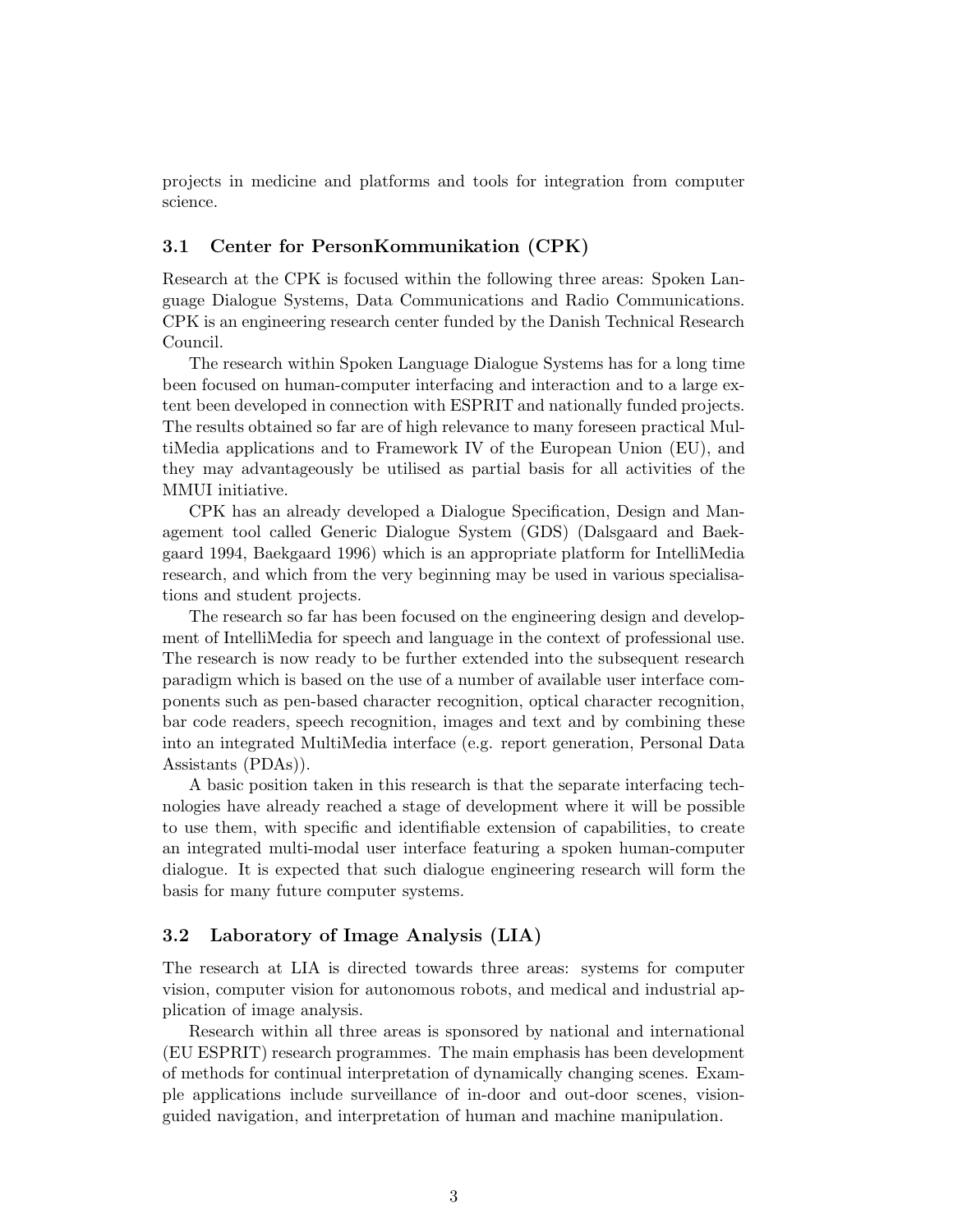Research projects concern extraction of features for description of actions in an environment (i.e. the movement of people, fish, and blood cells) and utilising these descriptions for recognition, monitoring and control of actuators such as mobile robots (safe movements in a dynamically changing environment). This includes recognising and tracking dynamically changing objects, such as hands and human bodies, which has applications in IntelliMedia systems.

So far the research has referred to sensory processing using single modalities, but it seems obvious that the available methods may be integrated into multimodal system, where a major objective is coordination and optimal use of available modalities. New IntelliMedia systems may also include much more flexible modes of interaction between computers, including both speech, body movements, gestures, facial expressions and sign language.

#### 3.3 Medical Informatics (MI)

The research in the Medical Decision Support System group is centered around medical knowledge-based systems and the development of general tools to support complex decision making.

The research is building on a theory for representing causal dependencies by graphs (Bayesian networks), and uses these to propagate probability estimates. The group has developed several successful medical decision support systems, including sophisticated human-computer interaction issues. A central part of the theoretical development of this paradigm, seen in a global perspective, has taken place at Aalborg University, mainly within the research programme ODIN (Operation and Decision support through Intensional Networks) (a Danish PIFT (Professionel Informatik i Forskning og Teknologi) framework project).

The knowledge-based system technology based on Bayesian networks allowing for a proper handling of uncertain information has shown itself to be usable in creating intelligent coupling between interface components and the underlying knowledge structure. This technology may be integrated in IntelliMedia systems. The Bayes network paradigm, as developed in Aalborg, is already in practical use in user interfaces such as in Intelligence, a user and environment context sensitive help system in the major word processing and spreadsheet products from Microsoft.

It is foreseen that IntelliMedia systems will play a central role in the dissemination of information technology in the medical informatics sector. Systems representing complex knowledge, models and data structures e.g. advanced medical diagnostics system, virtual operation room, the telemedical praxis and so on, will require use of knowledge-based techniques for efficient interfacing.

#### 3.4 Computer Science (CS)

The research at Computer Science includes computer systems and the design/implementation of object-oriented programming languages and environments. The scientific approach covers the formally logical, the experimentally constructive, as well as the empirically descriptive.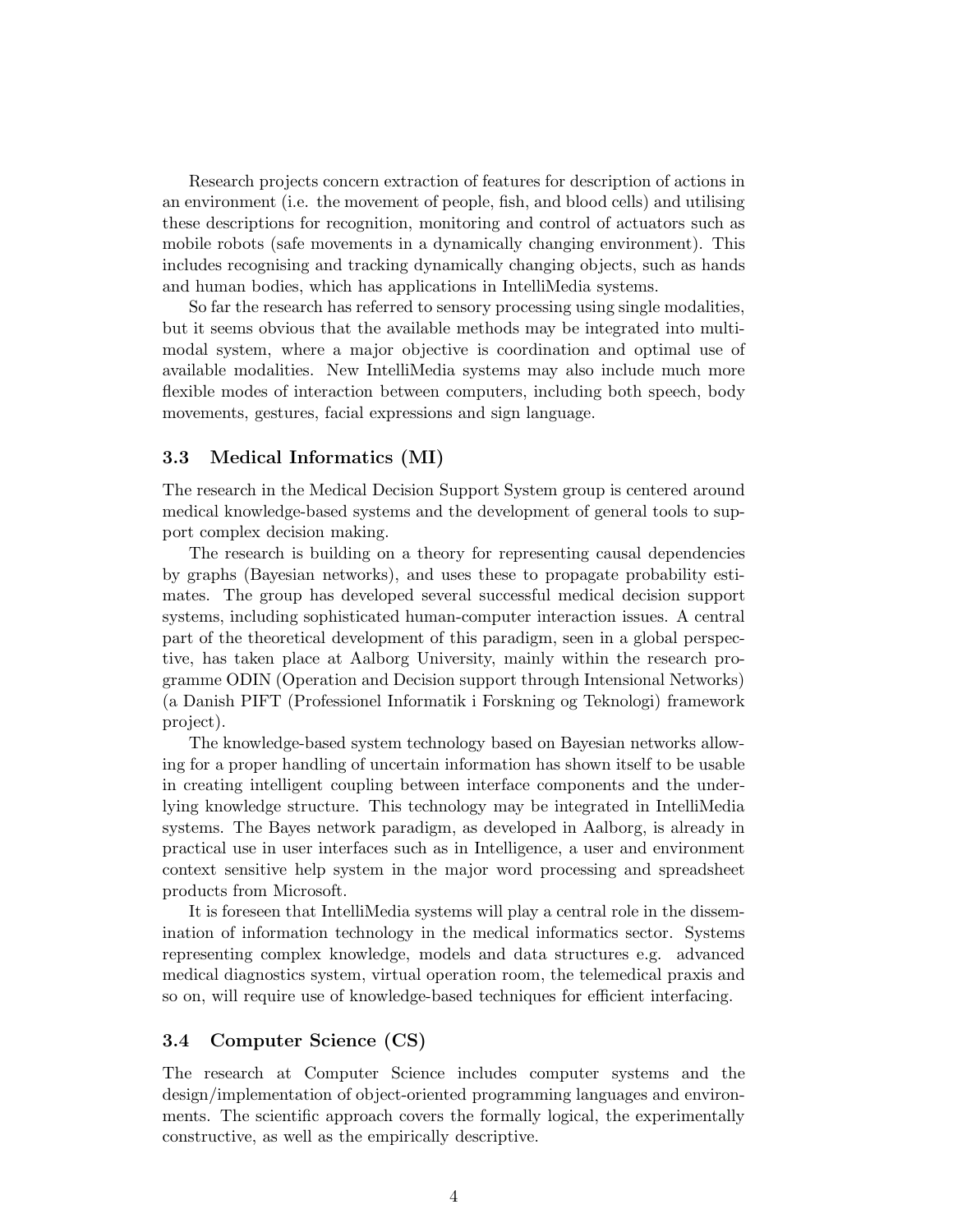Of particular interest for MultiMedia are the following subjects: principles for hypermedia construction, theories of synchronisation and cognition, distributed systems and networking, high volume databases, and the design and use of language mechanisms based on conceptual modelling. Furthermore, the CS has a strong research tradition within the interplay between humans, organisations and information systems, and also within the subject of decision support systems and communicating agents, which is highly relevant for emerging research on models for user/system interaction.

CS contributions include experiments for performance evaluation of the available technology (e.g. high speed networking) and experiments on the methodology for design of MultiMedia systems. These contributions will be based on existing research activities, which includes networks, distributed models (Topsy), and prototype hypermedia environments.

In the long term perspective, the CS will contribute with models for intelligent human-computer interfaces and fundamental understanding of languages/dialogues, graphic elements, etc. based on conceptual understanding, and with implementations of these models. Such models are indispensable for the construction of efficient MultiMedia systems. Also, contributions will be made on efficient techniques for storing of high-volume MultiMedia data. Cases will include remote interactive MultiMedia teaching based on existing remote teaching.

## 4 Demonstrator CHAMELEON

The MMUI initiative Working Group has had a number of meetings and has come to a conclusion on the development of a single demonstrator.

The demonstrator platform will have a general architecture of communicating agent modules processing inputs and outputs from different modalities and each of which can be tailored to a number of application domains. The demonstrator will be developed in both a top-down and bottom-up manner making sure it is general enough for multiple application domains but at the same time keeping particular domains in mind.

It has been decided that the demonstrator will be a single MMUI platform (called CHAMELEON) demonstrating that existing platforms for (1) image processing, (2) spoken dialogue processing, (3) expert systems and (4) microphone arrays can be interfaced to the single hub platform and act as communicating agent modules within it. The platform will be independent of any particular application domain and the intention is that it will be possible to run it over different server machines. We will consider programming languages such as  $C_{++}$ , C, and maybe Java for implementation. The Generic Dialogue System (GDS) of CPK implemented in C and  $C_{++}$  is being considered as an initial platform tool.

The hub platform will demonstrate that (1) it is possible for agent modules to receive inputs particularly in the form of images, spoken language, expert system queries/decisions and present outputs particularly in the form of speech, images, and graphics; (2) individual agent modules within the platform can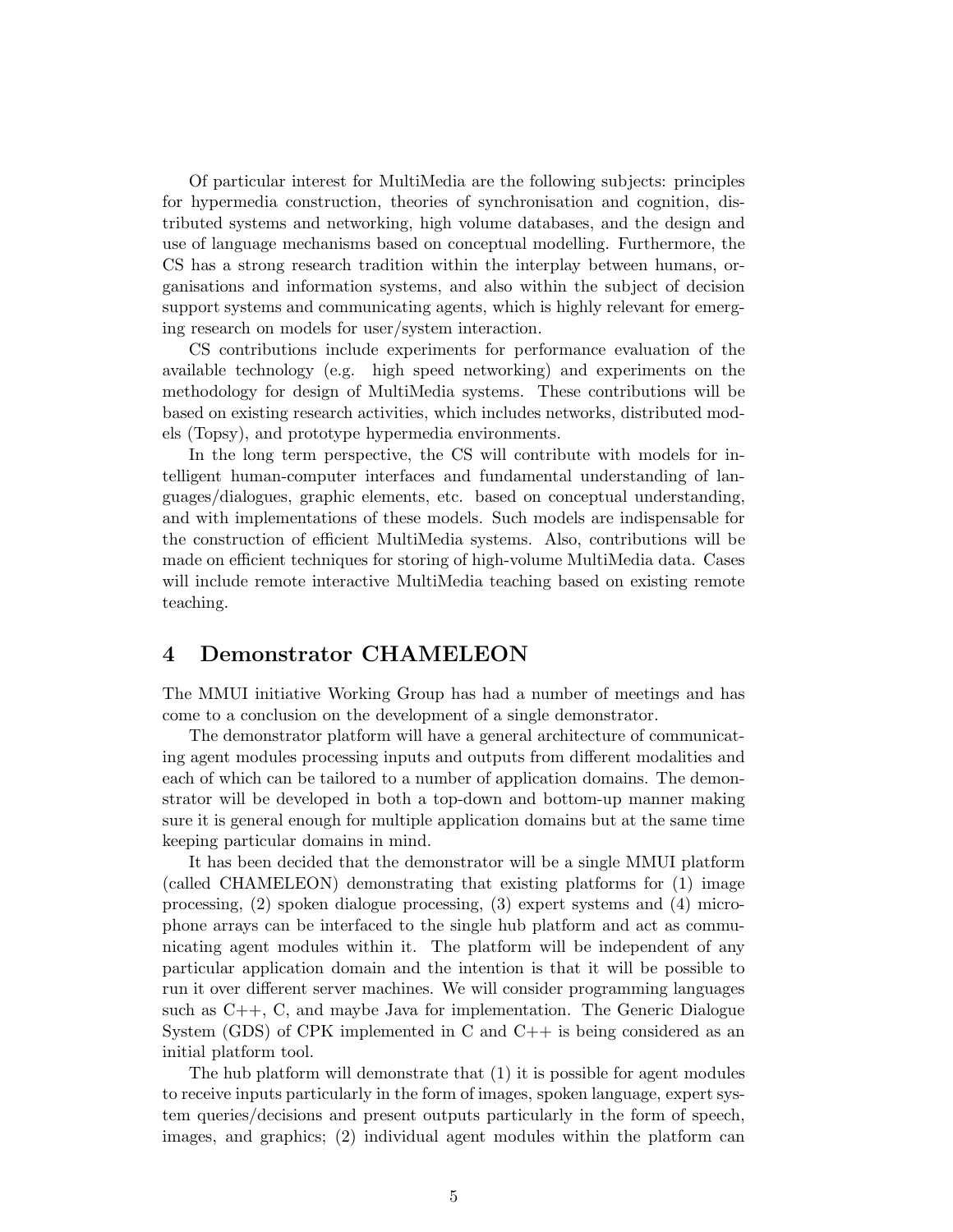produce output in the form of semantic representations to show their internal workings; (3) the semantic representations can be used for effective communication of information between different agents for various applications; and (4) various means of synchronising the communication between agents can be tested to produce optimal results. The platform will be applied in the domain of IntelliMedia VideoConferencing involving the spoken control of cameras, interpretation of gestures and speaker identification and localisation.

# 5 Education

We have established a new International Masters degree (M.Sc.Eng) education in Intelligent MultiMedia which is 1 and 1/2 years in duration over 3 semesters. Each semester has a theme associated with it and involves both project work and courses. Semester I focusses on Basic methods, Semester II on Advanced methods and III on a Master's Thesis in Intelligent MultiMedia. The latter semester has no courses.

Most courses involve students working on project work in groups in the unique Aalborg style. Here, each semester the students work together in groups of three to four on self-chosen projects and this has proven to give students better opportunities after their education. Approximately 50% of the courses have individual examinations and all courses can be examined as part of an oral examination based on the prepared project report.

The Masters course is open for non-Danish and Danish students. All courses are given in English and the thesis can be written in English or Danish. Each student is graded according to internationally recognised grading schemes.

A Lifelong Learning course is given each August for returning students of Aalborg University who wish to continue their education. This course will involve minimodules on Human Computer Interfaces, IntelliMedia and Virtual Reality.

The courses prepare students for project work and for the growing demand for IntelliMedia in commerce and industry. Already we have begun a proposal to integrate IntelliMedia teaching within the EU SOCRATES 1 year M.Sc. programme in Language and Speech and other SOCRATES programmes in MultiMedia and distance learning (EuroPACE 2000). It is important that these courses give students a sound basis for conducting Ph.D. research in this area. We are also interested in integrating our more technical MultiMedia training with the arts based courses in Humanities at Aalborg.

The emphasis on group oriented and project oriented education at Aalborg University is an excellent framework in which IntelliMedia, an inherently interdisciplinary subject, can be taught.

# 6 Conclusion

Aalborg University is well equipped in terms of research expertise and education to be able to contribute to IntelliMedia 2000+ in Denmark which will be important for the future of international computing and media development.